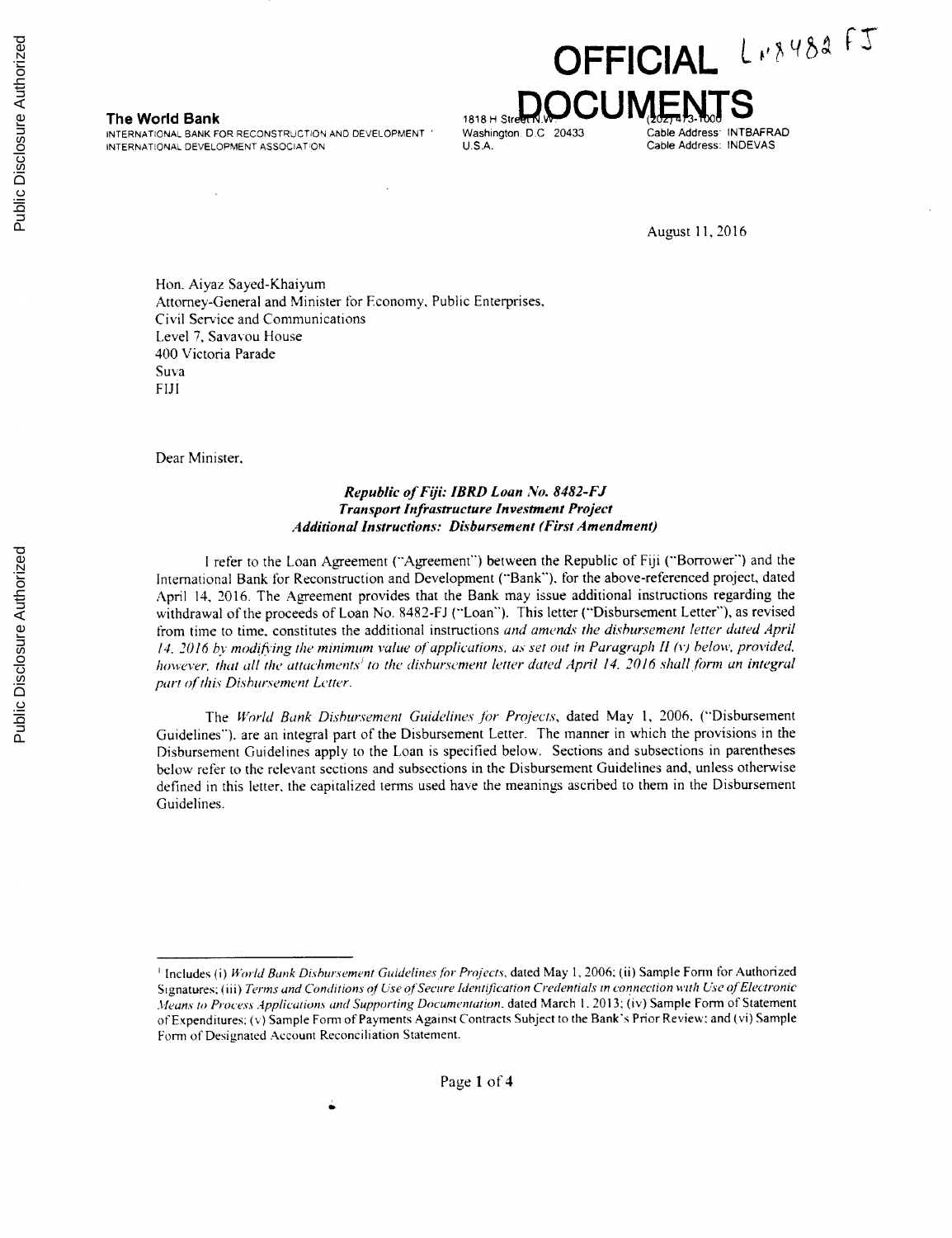## **I. Disbursement Arrangements**

(i) Disbursement Methods (section 2). The following Disbursement Methods may be used under the Loan:

- **Reimbursement**
- Advance
- \* Direct Payment

**ii) Disbursement Deadline Date (subsection 3.7).** The Disbursement Deadline Date is four (4) months after the Closing Date. Any changes to this date will be notified **by** the Bank.

**(iii) Disbursement Conditions (subsection 3.8).** Please refer to the Disbursement Condition(s) in the Loan Agreement.

#### **II. Withdrawal of Loan Proceeds**

*(i)* **Authorized Signatures (subsection 3.1).** An authorized signatory letter should be furnished to the Bank at the address indicated below providing the name(s) and specimen signature(s) of the official(s) authorized to sign Applications:

> The World Bank Level **19,** 14 Martin Place CML Building Sydney **NSW** 2000, Australia

Attention: Country Director

**(ii) Applications (subsections 3.2- 3.3).** Please provide completed and signed applications for withdrawal, together with supporting documents to the address indicated below:

> The World Bank 26<sup>th</sup> Floor, One Global Place **<sup>5</sup>'h** Avenue corner **25"** Street, Bonifacio Global City Taguig City, Philippines

Attention: Loan Department

**(iii) Electronic Delivery (subsection 3.4)** The Bank may permit the Borrower to electronically deliver to the Bank Applications (with supporting documents) through the Bank's Client Connection, web-based portal. The option to deliver Applications to the Bank **by** electronic means may **be** effected if: (a) the Borrower has designated in writing, pursuant to the terms of subparagraph **(i)** of this Section. its officials who are authorized to sign and deliver Applications and to receive secure identification credentials **("SIDC")** from the Bank for the purpose of delivering such Applications **by** electronic means, and **(b)** all the Bank will provide the Borrower with SIDC for the designated officials. Following which, the designated officials may deliver Applications electronically by completing Form 2380, which is accessible through Client Conne option of preparing and delivering Applications in paper form. The Bank reserves the right and may, in its sole discretion, temporarily or permanently disallow the electronic delivery of Applications **by** the Borrower.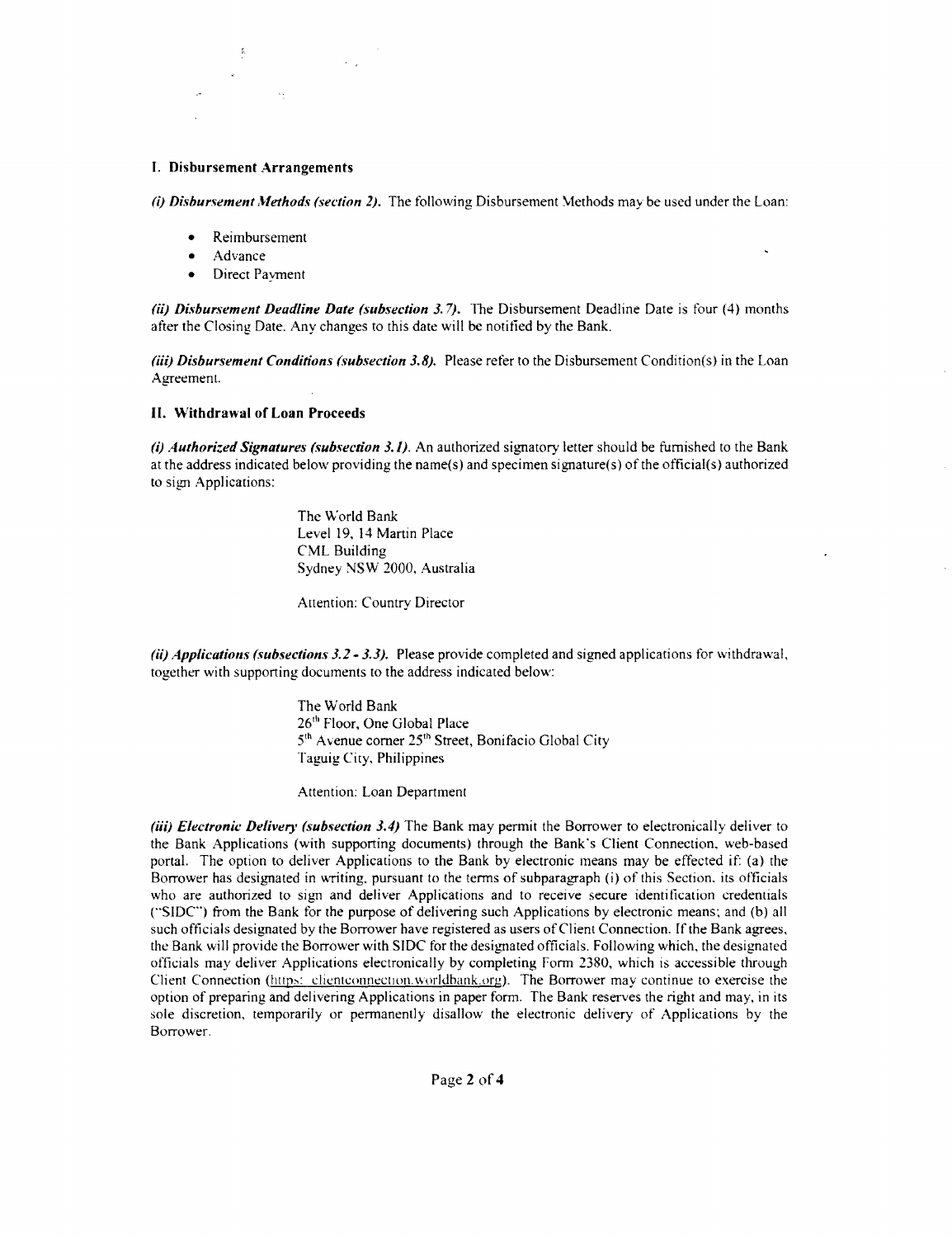*(iv) Terms and Conditions of Use ofSIDC to Process Applications.* **By** designating officials to use **SIDC** and **by** choosing to deliver the Applications electronically, the Borrower confirms through the authorized signatory letter its agreement to: (a) abide **by** the Terms *and Conditions of Use of Secure Identification* Credentials in connection with Use *of Electronic* Means to *Process Applications and Supporting* Documentation ("Terms and Conditions of Use of Secure Identification Credentials"): and **(b)** to cause such official to abide **by** those terms and conditions.

*(v) Mtinimum Value of Applications (subsection 3.5).* The Minimum Value of Applications for Reimbursement and Direct Payment is **FJD** 200,000.

**(vi)** *Advance (sections 5 and 6).*

- *\* Type of Designated Account (subsection 5.3):* One Segregated Account.
- *\* Currency of Designated Account (subsection 5.4):* Fijian Dollar (FJD).
- *\* Financial Institution at which the Designated Account Will Be Opened (subsection 5.5):* **A** commercial bank or financial institution acceptable to the Bank.
- *\* Ceiling (subsection 6.1):* **FJD 5,000.000.**

# **IlI. Reporting on Use of Loan Proceeds**

*(i) Supporting Documentation (section 4).* Supporting documentation should be provided with each application for withdrawal as set out below:

- *\* For requests for Reimbursement*
	- o List of payments against contracts that are subject to the Bank's prior review, in the form attached to the disbursement letter dated April 14, **2016** (Attachment 4).
	- Statement of Expenditure in the form attached to the disbursement letter dated April 14, **2016** (Attachment **5)** for all other expenditures contracts.
	- o Records evidencing eligible expenditures (e.g., copies of receipts, supplier invoices) for payments against contracts that are subject to the Bank's prior review.
- *\* For reporting eligible expenditures paid from the Designated Account:*
	- $\circ$  List of payments against contracts that are subject to the Bank's prior review, in the form attached to the disbursement letter dated April 14, **2016** (Attachment 4).
	- o Statement of Expenditure in the form attached to the disbursement letter dated April 14, **2016** (Attachment 5) for all other expenditures/contracts.
	- o Records evidencing eligible expenditures (e.g., copies of receipts, supplier invoices) for payments against contracts that are subject to the Bank's prior review.
	- **"** Designated Account reconciliation in the form attached to the disbursement letter dated April 14, **2016** (Attachment **6)** and related bank statement.
- *\* For requests for Direct Payment:* Records evidencing eligible expenditures, e.g., copies of receipts. supplier invoices